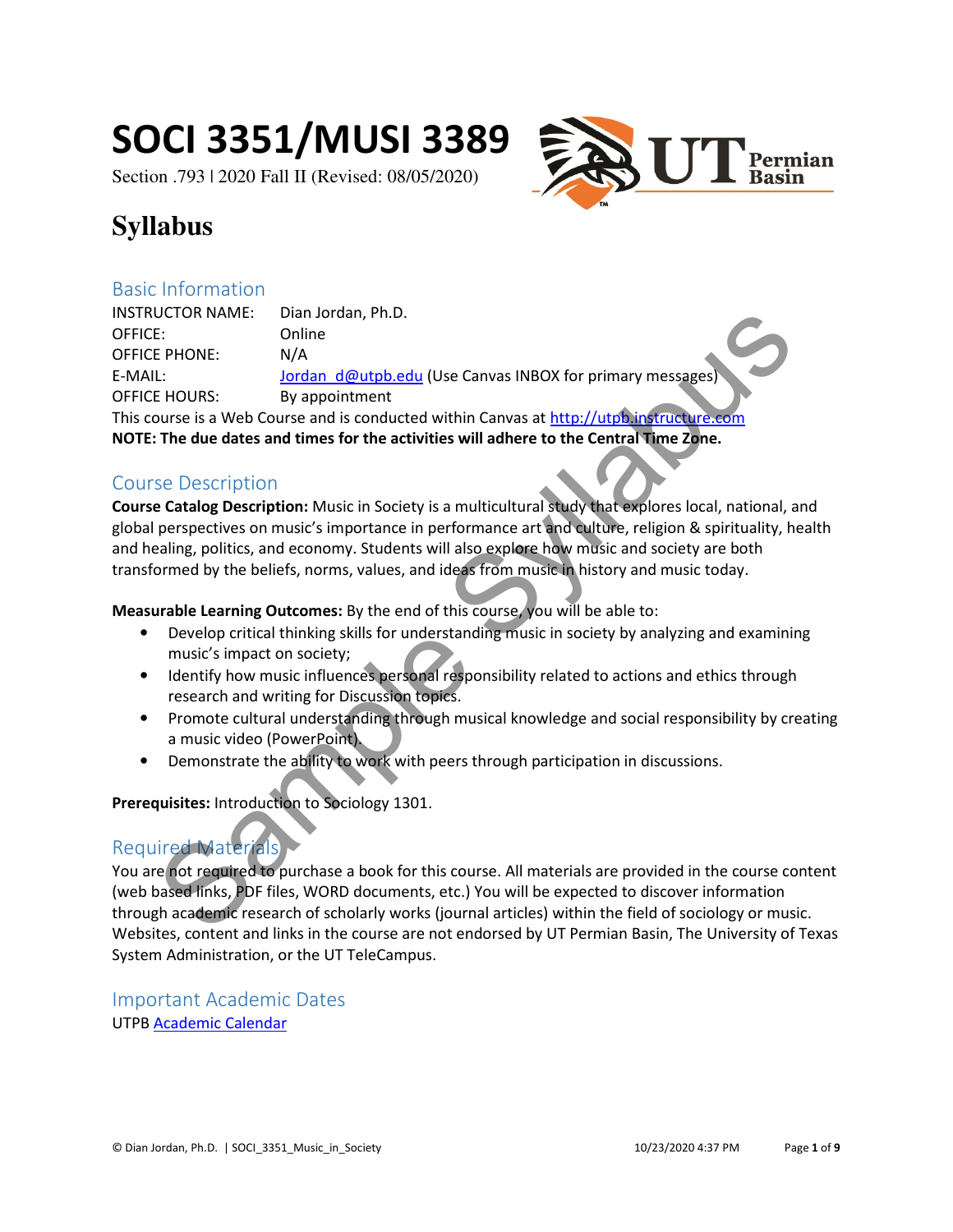# Course Overview

Readings: Weekly readings will consist of web-based pages, PDF files, WORD documents, video clips or podcasts. All readings will be contained in the learning modules. Students will not be required to purchase reading materials.

Practice Quizzes: Presented in the same format a mid-term and final exam questions. Practice quizzes will be presented throughout the course (8 total). You can take the practice quizzes as often as you like. Grades are not recorded. Practice quizzes are a good tool to determine how well you have learned the materials presented and which areas you might wish to review.

#### First Assignment - Play List: You will compile a 25-song play list.

| <b>Grade Rubric – Play List</b> |                                                                                                                                  |  |
|---------------------------------|----------------------------------------------------------------------------------------------------------------------------------|--|
|                                 | <b>Due date</b> Submitted by date indicated on Course Calendar.                                                                  |  |
|                                 | 50 points Student submitted 25 songs with some discussion/reasoning for selected songs.<br>50 points Due by end of day Thursday. |  |
|                                 | 25 points Primary post has at least one link to SOCI or MUSI academic journal (2010-2020).                                       |  |
|                                 | 25 points Student substantially (about 150 words) commented on at least one other student's Play List.                           |  |

|                                                                          | First Assignment - Play List: You will compile a 25-song play list.                                                                                                                                                                                                                                                                                                                                                                                                                                                                                                                                                                                                                                                                        |  |  |
|--------------------------------------------------------------------------|--------------------------------------------------------------------------------------------------------------------------------------------------------------------------------------------------------------------------------------------------------------------------------------------------------------------------------------------------------------------------------------------------------------------------------------------------------------------------------------------------------------------------------------------------------------------------------------------------------------------------------------------------------------------------------------------------------------------------------------------|--|--|
|                                                                          | <b>Grade Rubric - Play List</b>                                                                                                                                                                                                                                                                                                                                                                                                                                                                                                                                                                                                                                                                                                            |  |  |
| Due date                                                                 | Submitted by date indicated on Course Calendar.                                                                                                                                                                                                                                                                                                                                                                                                                                                                                                                                                                                                                                                                                            |  |  |
| 50 points                                                                | Student submitted 25 songs with some discussion/reasoning for selected songs.<br>Due by end of day Thursday.                                                                                                                                                                                                                                                                                                                                                                                                                                                                                                                                                                                                                               |  |  |
|                                                                          | 25 points Primary post has at least one link to SOCI or MUSI academic journal (2010-2020).                                                                                                                                                                                                                                                                                                                                                                                                                                                                                                                                                                                                                                                 |  |  |
| 25 points                                                                | Student substantially (about 150 words) commented on at least one other student's Play L<br>Due by end of day Saturday.                                                                                                                                                                                                                                                                                                                                                                                                                                                                                                                                                                                                                    |  |  |
|                                                                          | Discussions: Discussion topics will be presented. Each discussion is an exercise in both academic<br>research (sociology or music discipline journals) and current events or popular media (e.g. HuffPost,<br>YouTube, etc.). I will randomly comment on your posts and ask rhetorical questions to expand the<br>debate. These are questions for you to think about or to encourage further peer interactions. You are<br>not necessarily expected to answer them. Be sure to save your work as a .txt or .rtf file and then PASTE<br>that into the Discussion text box. Do not attach a WORD file. Do not copy/paste from WORD. You will<br>have formatting errors. You can bold, underline, indent, highlight, etc. inside the textbox. |  |  |
| Music in Society SOCI_3351/MUSI_3389<br><b>Grade Rubric - Discussion</b> |                                                                                                                                                                                                                                                                                                                                                                                                                                                                                                                                                                                                                                                                                                                                            |  |  |
| $75$ points                                                              | <b>Part A – Primary Posts:</b><br>Discussion topic answered completely and addressed thoroughly (about 250 words).<br>Evidence of independent research from 2 or more current (2010-2020) sociology or<br><i>music journal</i> references (see list in ASA Writing & Citing guide), in addition to<br>your text or other readings provided in the module/discussion.<br>Submitted by Thursdays. Late posts will not be graded. Attachments are not graded.                                                                                                                                                                                                                                                                                 |  |  |
| $25$ points                                                              | <b>Part B: Peer Interaction Posts:</b><br>Peer response is engaging and well researched (about 150 words).<br>1 or more current (2010-2020) reference/s from any journal discipline, website,<br>media, etc.<br>Submitted by Saturday.                                                                                                                                                                                                                                                                                                                                                                                                                                                                                                     |  |  |

Mid-Term and Final Exam: Each exam will consist of short answer, multiple choice, matching, or true/false questions. All exams are open book/open note. However, they are timed. To do well, you must study your materials. Taking the practice quizzes will help you on the exams. Exams will be open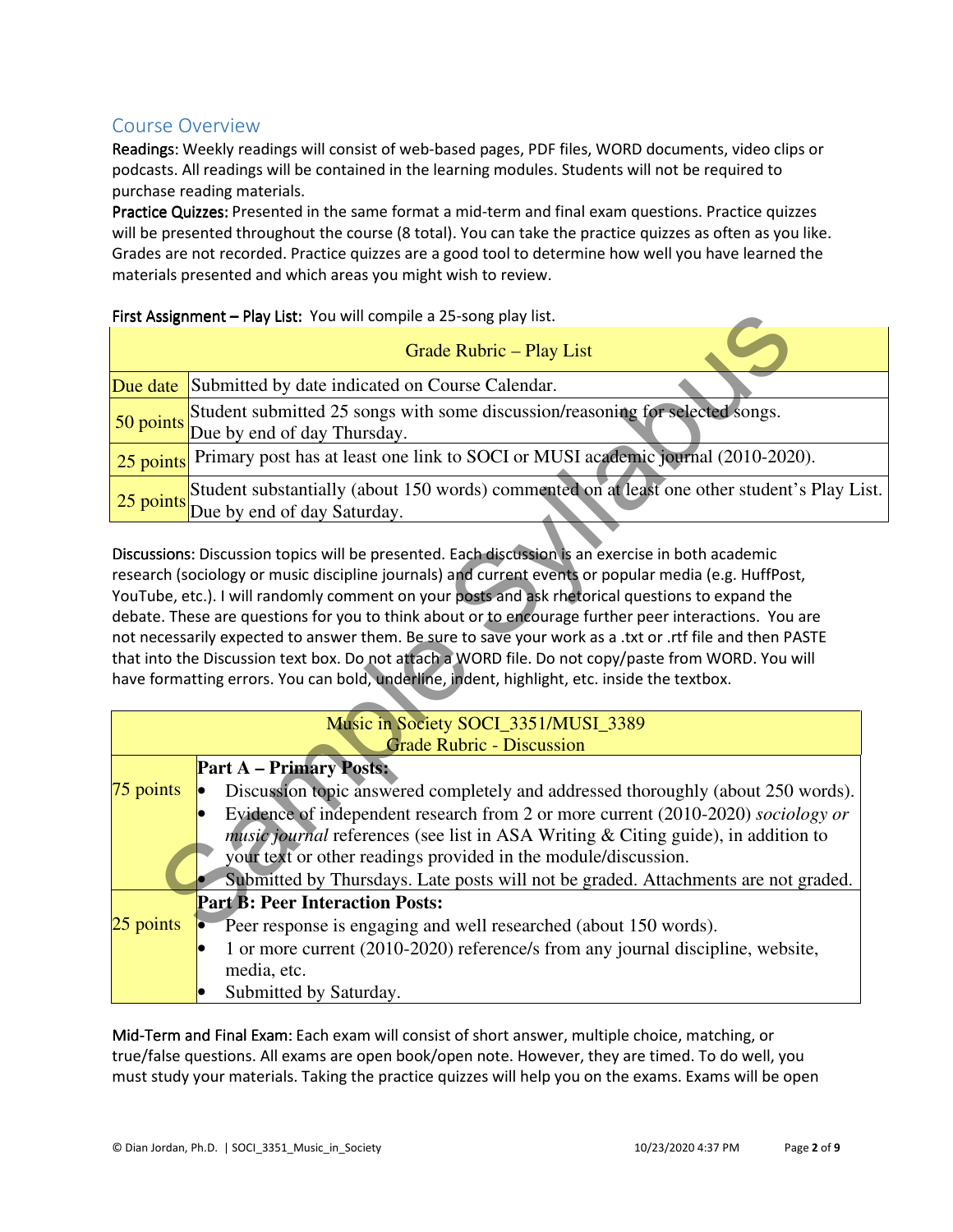for four days. You can take the exam at any time during the four-day period. However, once you begin the exam, you must complete it.

Research Presentation: Each student will submit one PowerPoint (PPT) documentary presentation that must be animated (auto-play) or contain one video or audio clip. The music documentary must be between 2-4 minutes in length and contain citations for materials used.

#### Human Subjects in Research – IRB

Students should not conduct interviews for class assignments without prior permission from the instructor and IRB. An Institutional Review Board (IRB) is a committee whose primary responsibility is to protect the rights and welfare of human research participants. The IRB reviews research studies to ensure that these studies are ethical and protect the rights of the donors and participants. The committee also reviews research protocols and consent forms to determine compliance with all relevant regulations. Information: https://www.utpb.edu/university-offices/research-and-grants/humansubjects-in-research-irb.

| instructor and likb. An institutional Review Board (IRB) is a committee whose primary responsibility is to<br>protect the rights and welfare of human research participants. The IRB reviews research studies to |                                                                                                                              |  |  |
|------------------------------------------------------------------------------------------------------------------------------------------------------------------------------------------------------------------|------------------------------------------------------------------------------------------------------------------------------|--|--|
|                                                                                                                                                                                                                  | ensure that these studies are ethical and protect the rights of the donors and participants. The                             |  |  |
|                                                                                                                                                                                                                  | committee also reviews research protocols and consent forms to determine compliance with all relevant                        |  |  |
|                                                                                                                                                                                                                  | regulations. Information: https://www.utpb.edu/university-offices/research-and-grants/human-                                 |  |  |
|                                                                                                                                                                                                                  | subjects-in-research-irb.                                                                                                    |  |  |
|                                                                                                                                                                                                                  | <b>Grade Rubric – Research Presentation</b>                                                                                  |  |  |
| Due dates                                                                                                                                                                                                        | Submitted by due date on Course Calendar. Late projects not accepted.                                                        |  |  |
| 100 points                                                                                                                                                                                                       | Satisfactorily addresses any one sociological concept through music presentation that<br>demonstrates social responsibility. |  |  |
|                                                                                                                                                                                                                  | 25 points Is technically (animation is correct) and visually appealing (file sizes are appropriate)                          |  |  |
|                                                                                                                                                                                                                  | 25 points Adheres to 2-4 minute length requirement and includes references as appropriate.                                   |  |  |
|                                                                                                                                                                                                                  | 25 points Citations provided. Must include at least 2 journal research articles (2010-20).                                   |  |  |
|                                                                                                                                                                                                                  | 25 points Comments on at least one other student presentation (about 100-150 words),                                         |  |  |
|                                                                                                                                                                                                                  |                                                                                                                              |  |  |
|                                                                                                                                                                                                                  | Bonus Assignment: "Journal Reflection Paper" will consist of an 8-16 page personal journal essay. This is                    |  |  |
| in lieu of accepting late work for missed assignments. You will be able to write personal reflections each                                                                                                       |                                                                                                                              |  |  |
|                                                                                                                                                                                                                  | week (1-2 pages). In essence, the 100 point bonus will "cover you" if you need to miss an assignment or                      |  |  |
|                                                                                                                                                                                                                  | do poorly on one. As you can see, bonus points will be manually added to your total. Hence, there is 0%                      |  |  |
| penalty if you choose not to submit the Journal Reflections.                                                                                                                                                     |                                                                                                                              |  |  |
|                                                                                                                                                                                                                  |                                                                                                                              |  |  |
|                                                                                                                                                                                                                  | Grade Rubric – Weekly Journal Entry Reflection Paper Bonus Assignment<br>100 total bonus points possible                     |  |  |
| Due date                                                                                                                                                                                                         | Submitted by the due date posted in the course calendar.                                                                     |  |  |
| 7 @ 10                                                                                                                                                                                                           | Week 1-7 journal entries (up to 7) are thoughtfully written and demonstrate learning.                                        |  |  |
| points each                                                                                                                                                                                                      | Each submission is about 250 words.                                                                                          |  |  |
|                                                                                                                                                                                                                  |                                                                                                                              |  |  |

| Grade Rubric – Weekly Journal Entry Reflection Paper Bonus Assignment<br>100 total bonus points possible |                                                                                       |  |  |
|----------------------------------------------------------------------------------------------------------|---------------------------------------------------------------------------------------|--|--|
| Due date                                                                                                 | Submitted by the due date posted in the course calendar.                              |  |  |
| 7 @ 10                                                                                                   | Week 1-7 journal entries (up to 7) are thoughtfully written and demonstrate learning. |  |  |
|                                                                                                          | points each Each submission is about 250 words.                                       |  |  |
| at                                                                                                       | 30 Week 8 journal entry reflects any new learnings and covers the entire course.      |  |  |
| points                                                                                                   |                                                                                       |  |  |

#### Course Activity Course Activity

| <b>Course Activity</b>               | <b>Points</b> | % of Grade |
|--------------------------------------|---------------|------------|
| Play List $(1@100)$                  | 100           | 10%        |
| Discussion participation (5@100 pts) | 500           | $50\%$     |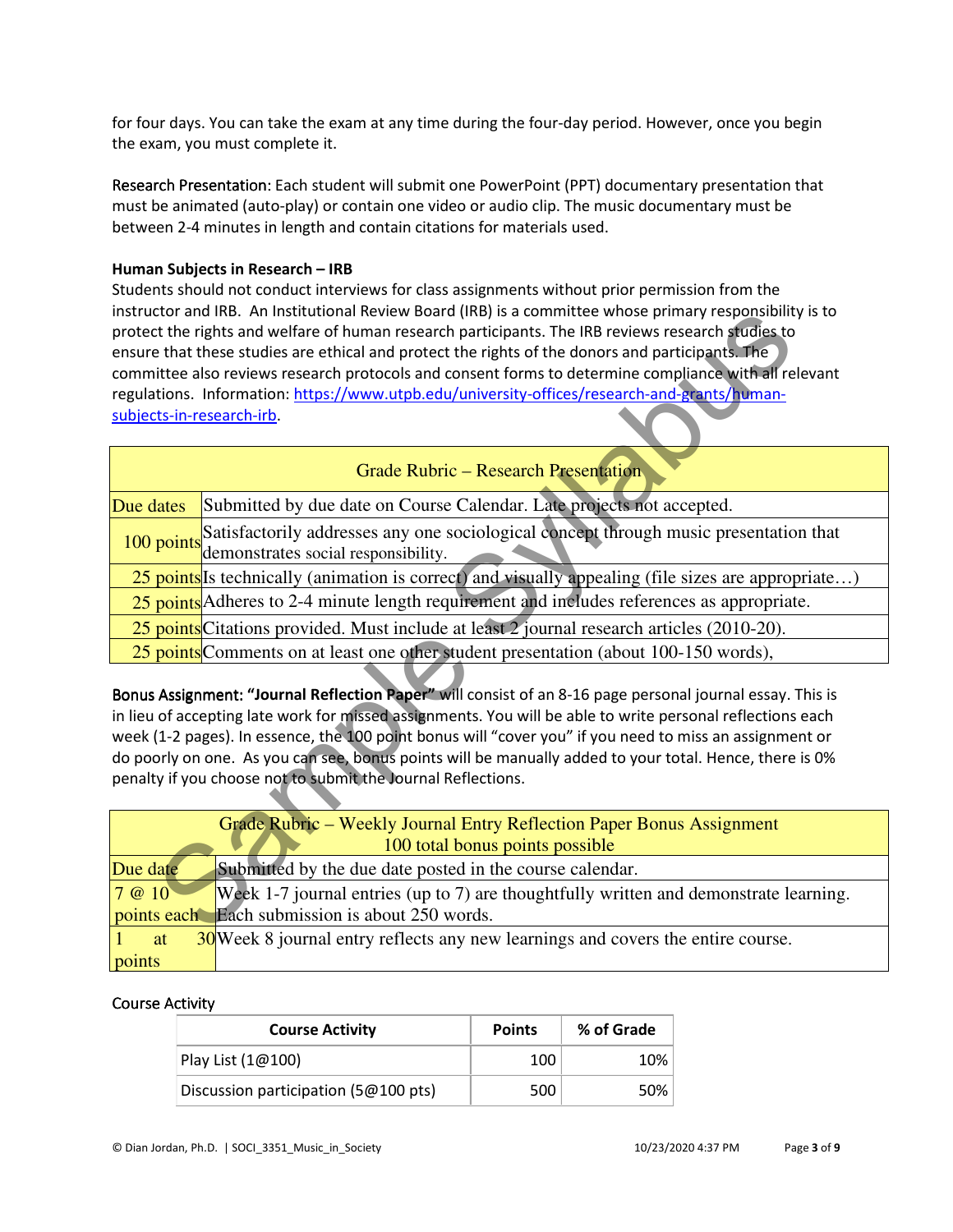| Mid-Term Exam (1)                       | 100            | 10%  |
|-----------------------------------------|----------------|------|
| Final Exam (1)                          | 100            | 10%  |
| Research Presentation in PowerPoint (1) | 200            | 20%  |
| Bonus Reflection Paper (1@100 pts)      | (100)          | 0%   |
| <b>Total Earned Points</b>              | 1000<br>(1100) | 100% |

#### Grading Scale:

| ng Scale:        |                                                                                                                                                                                                                                                                                                                                     |                     |  |
|------------------|-------------------------------------------------------------------------------------------------------------------------------------------------------------------------------------------------------------------------------------------------------------------------------------------------------------------------------------|---------------------|--|
|                  | Grade Range (% of total earned points)                                                                                                                                                                                                                                                                                              | <b>Letter Grade</b> |  |
|                  | 900 points and above                                                                                                                                                                                                                                                                                                                | A                   |  |
|                  | 800-899 points                                                                                                                                                                                                                                                                                                                      |                     |  |
|                  | 700-799 points                                                                                                                                                                                                                                                                                                                      | C                   |  |
|                  | 600-699 points                                                                                                                                                                                                                                                                                                                      | D.                  |  |
|                  | 599 points or less                                                                                                                                                                                                                                                                                                                  | E.                  |  |
|                  |                                                                                                                                                                                                                                                                                                                                     |                     |  |
|                  | ss otherwise stated, all materials, activities, and assessments are required and are not option<br>unication, Grading & Feedback: The best way to contact me is the course "Inbox" feature. P<br>appropriate SUBJECT line. You can expect a reply within 72-hours. If you have a more urgen<br>ge, send email to jordan d@utpb.edu. |                     |  |
|                  | s are typically posted within one week of the due date. You will receive individual feedback o<br>eflections and final documentary presentation. If you wish to challenge a grade, you must su                                                                                                                                      |                     |  |
|                  | hallenge within ten days of the grade being posted. Bear in mind, a closer examination of yo<br>ment could result in a lower grade. Exams are graded immediately after you submit the exar                                                                                                                                          |                     |  |
|                  | Management: You should expect to spend about 12 hours per week to obtain an "A" in a typi<br>ek class. This includes about 9 hours reading, conducting research and studying and 3 hours                                                                                                                                            |                     |  |
|                  | in the course program (e.g. discussions, reading lectures, taking quizzes, exams.). For an eigh<br>course, the amount of work is essentially doubled as we cover two weeks' worth of material                                                                                                                                       |                     |  |
| t course.<br>ies | ne week. It is essential that you have a time management plan to successfully pass the conde                                                                                                                                                                                                                                        |                     |  |
|                  | scussion Board: Discussion Board is primarily for discussing course related topics and issues                                                                                                                                                                                                                                       |                     |  |

\*Unless otherwise stated, all materials, activities, and assessments are required and are not optional. Communication, Grading & Feedback: The best way to contact me is the course "Inbox" feature. Please use an appropriate SUBJECT line. You can expect a reply within 72-hours. If you have a more urgent message, send email to jordan d@utpb.edu.

Grades are typically posted within one week of the due date. You will receive individual feedback on your reflections and final documentary presentation. If you wish to challenge a grade, you must submit your challenge within ten days of the grade being posted. Bear in mind, a closer examination of your assignment could result in a lower grade. Exams are graded immediately after you submit the exam.

Time Management: You should expect to spend about 12 hours per week to obtain an "A" in a typical 16-week class. This includes about 9 hours reading, conducting research and studying and 3 hours per week in the course program (e.g. discussions, reading lectures, taking quizzes, exams.). For an eightwork course, the amount of work is essentially doubled as we cover two weeks' worth of material in only one week. It is essential that you have a time management plan to successfully pass the condensed format course.

### **Policies**

- 1. Discussion Board: Discussion Board is primarily for discussing course related topics and issues. Best practices are:
	- a. Read all message postings in online discussion.
	- b. Respond to the question directly
	- c. Use a person's name in the body of your message when you reply to their message.
	- d. Avoid postings that are limited to 'I agree' or 'great idea', etc.
	- e. Ensure responses to questions are meaningful, reflective.
	- f. Support statements with concepts from course readings, refer to personal experience, examples.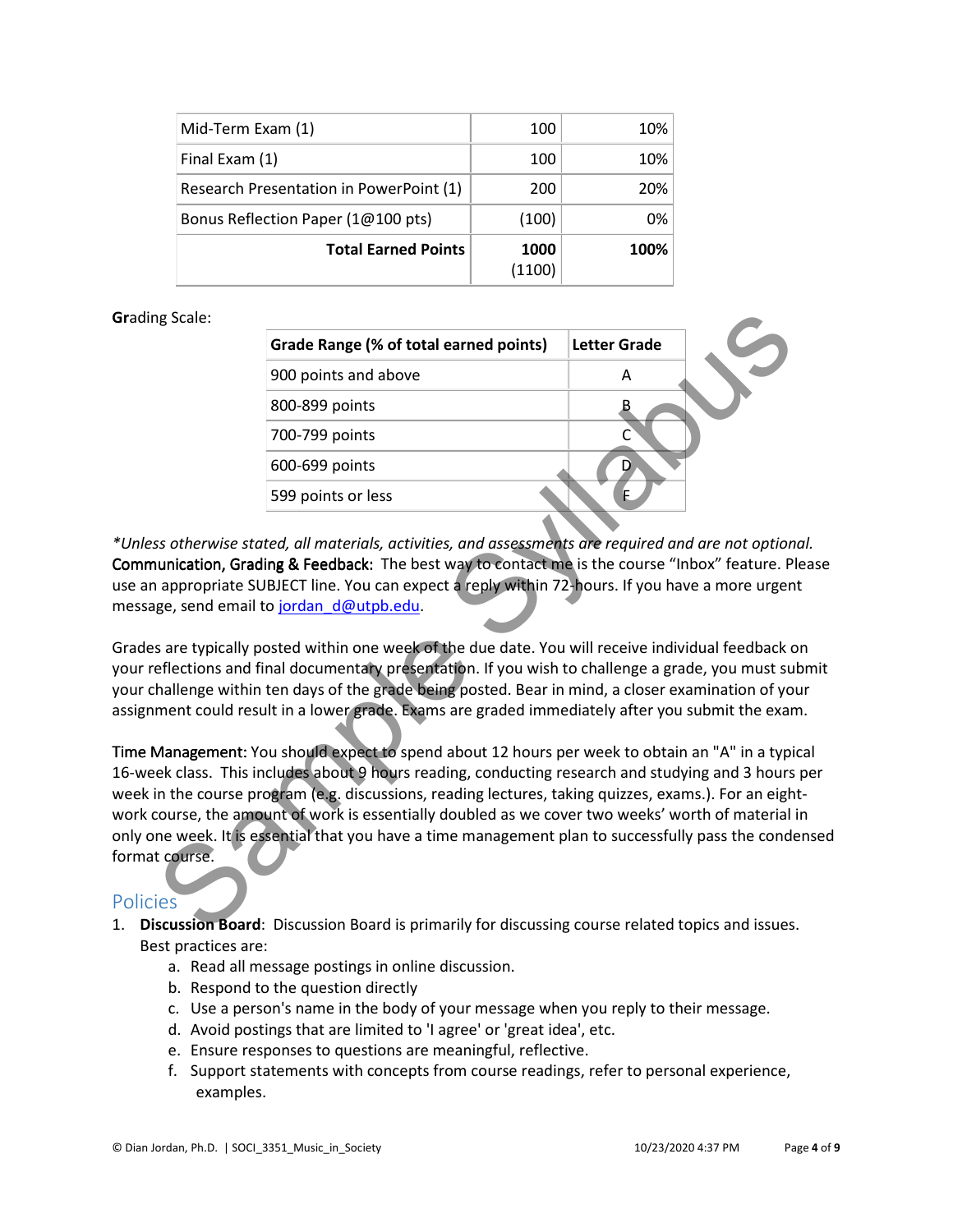#### g. Follow Rules of Behavior.

- 2. Rules of Behavior: Discussion areas are public to every student in this class (including your instructor) who will see what you write. Please pay attention to the language you use and adhere to the following guidelines:
	- a. Do not post anything too personal;
	- b. Do not use language that is inappropriate for a classroom setting or prejudicial in regard to gender, age, race, ethnicity, religion, sexual orientation, or disability;
	- c. Do not use all caps in the message box unless you are emphasizing (it is considered shouting);
	- d. Be courteous and respectful to other people;
	- e. Do not overuse acronyms like you would use in text messaging. Some participants may not be familiar with acronyms;
	- f. Use line breaks and paragraphs in long responses;
	- g. Be careful with sarcasm and subtle humor; one person's joke is another person's insult;
	- h. Write your full name at the end of the posting.
- 3. Attendance and Class Participation: Regular and active participation is an essential, unmistakably important aspect of this online course. Students will log on a minimum of two times every seven days. All students are expected to do the work assigned. All course activities have set dates to be completed and submitted. After the due dates the activities will not be available for the students. Not logging into an online course is considered absenteeism.

#### 4. Make-Up/Late Submission Policy:

Late work is not accepted. If you are unable to abide by the due dates, it is your responsibility to contact UTPB Testing Services & Academic Accommodations Department immediately with documentation (hospitalization note, etc.). They will contact me if the absence is excused. They are an excellent resource that can help you navigate the responsibilities of family, your coursework, jobs, financial and emotional health. Please take advantage of this excellent resource.

5. Academic Dishonesty/Plagiarism/Cheating: The academic community regards academic dishonesty as an extremely serious matter, with serious consequences. Any effort to gain an advantage not given to all students is dishonest whether or not the effort is successful. Any suspicion of academic dishonesty will be reported and investigated. A student who engages in scholastic dishonesty that includes, but is not limited to cheating, plagiarism, and collusion will receive an "F" for the course. solution and respectful to other people;<br>
Le Courteous and respectful to other people;<br>
Le Courteous and respectful to other people;<br>
Le Courteous accompussible you would use in text messaging. Some participants may<br>
f. Us

All persons involved in academic dishonesty will be disciplined in accordance with University regulations and procedures. For complete information on UTPB student conduct and discipline procedures consult the University's Handbook: Scholastic Dishonesty.

Academic dishonesty includes, but is not limited to cheating, plagiarism, collusion, falsifying academic records, misrepresenting facts, the submission for credit of any work or materials that are attributable in whole or in part to another person, taking an examination for another person, any act designed to give unfair advantage to a student such as, but not limited to, submission of essentially the same written assignment for two courses without the prior permission of the instructor, or the attempt to commit such acts.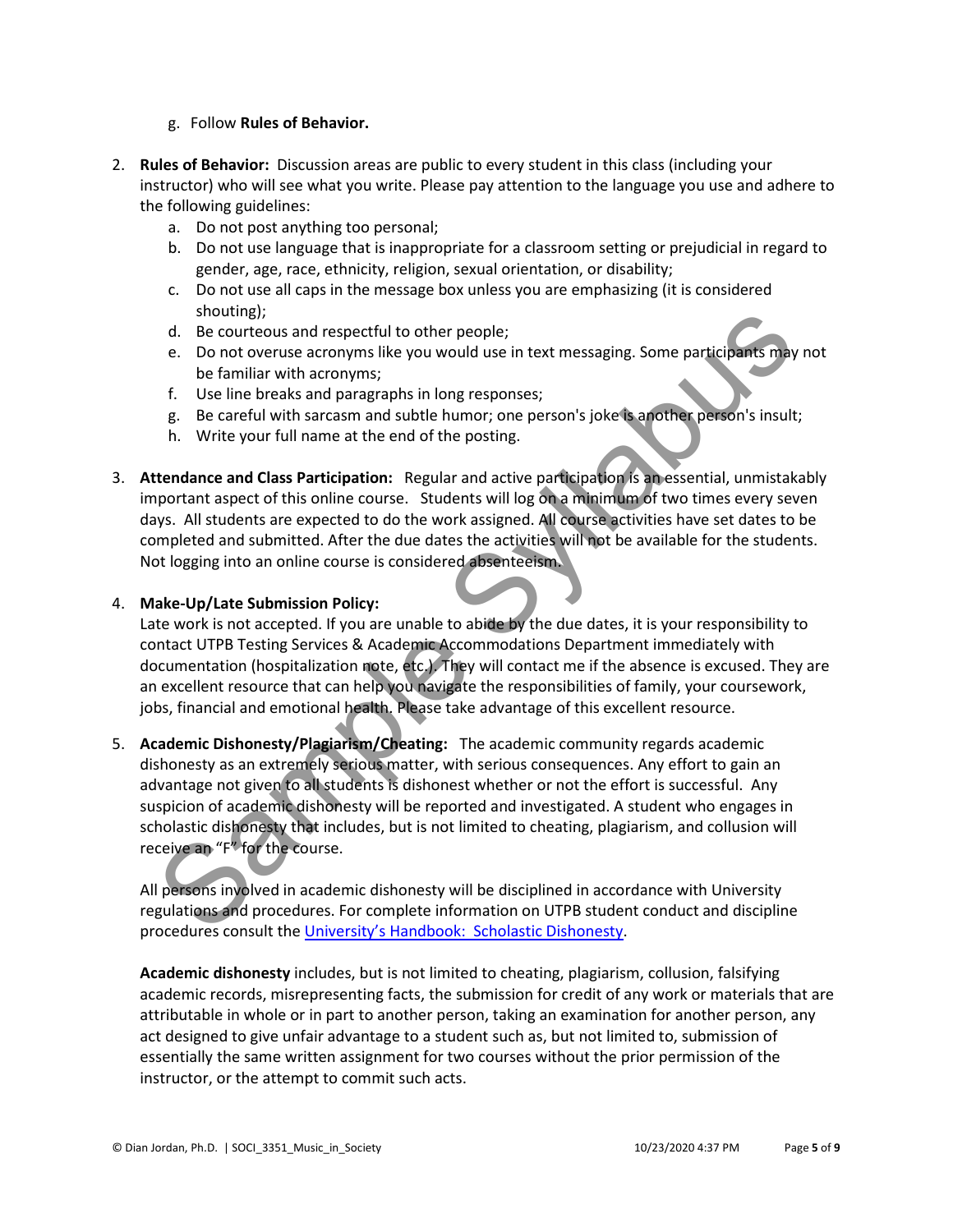Plagiarism includes, but is not limited to the appropriation of, buying, receiving as a gift, or obtaining by any means material that is attributable in whole or in part to another source, including words, ideas, illustrations, structure, computer code, other expression and media, and presenting that material as one's own academic work being offered for credit.

6. Tracking: The learning management systems have a tracking features. Statistics are collected that quantifies how often and when students are active in the course and provides information if the student has accessed different pages of the course.

#### 7. Course Incomplete/Withdrawal/Grade Appeal:

All students are required to complete the course within the semester they are signed up. Incomplete grades for the course are rarely given, will only be granted if the student provides a valid, documented excuse for not being able to complete the course on time, and has contacted the instructor prior to the scheduled last class to request an extension. The student signs a contract that includes the incomplete course activities and the new due dates.

Find information and dates regarding drops and withdrawals consult the University Handbook: Drops and Withdrawals and Appeal Process.

8. Students with Disabilities: The University of Texas of the Permian Basin in compliance with the Americans with Disabilities Act and Section 504 of the Rehabilitation Act provides "reasonable accommodations" to students with disabilities. Any student with a disability who is requesting an accommodation for this course must provide the instructor with official documentation in the form of a letter from the ADA Officer for Students. Only those students who have officially documented a need for an accommodation will have their request honored. \*\* Adapted from UTSA ADA syllabus statement.\*\* Distribute in Consideration and Maria Search and Maria Search and Maria Search and Maria Search and Maria Search and Maria Search and Maria Search and Maria Search and Maria Search and Maria Search and Maria Search and Mar

ADA Officer for Students: Mr. Paul Leverington Address: Mesa Building 4243 /4901 E. University, Odessa, TX 79762 Voice Telephone: 432-552-3702 | Email: Leverington\_P@utpb.edu

For the accessibility and privacy statements of external tools used within courses, go to Accessibility and Privacy Statements.

#### 9. Computer Skills, Technical & Software Requirements

Students can use cloud version of Word, PowerPoint and other Microsoft products through use of their UTPB Outlook 365 and UTPB email address. For more information, refer to UTPB Office 365 Page.

Prerequisite skills: This course is designed as a web-based class, which necessitates specific computer expertise, specific computer equipment or programs, and a commitment beyond that of most other courses. Student will need to create, save, and submit documents and files. In order to be successful, the following computer and research skills are required:

- Computer software and navigation:
	- o Basic Microsoft applications (txt, WORD, PowerPoint…);
	- o How to copy, paste, format, upload, save, submit files, etc.…;
	- o Use the CANVAS learning platform;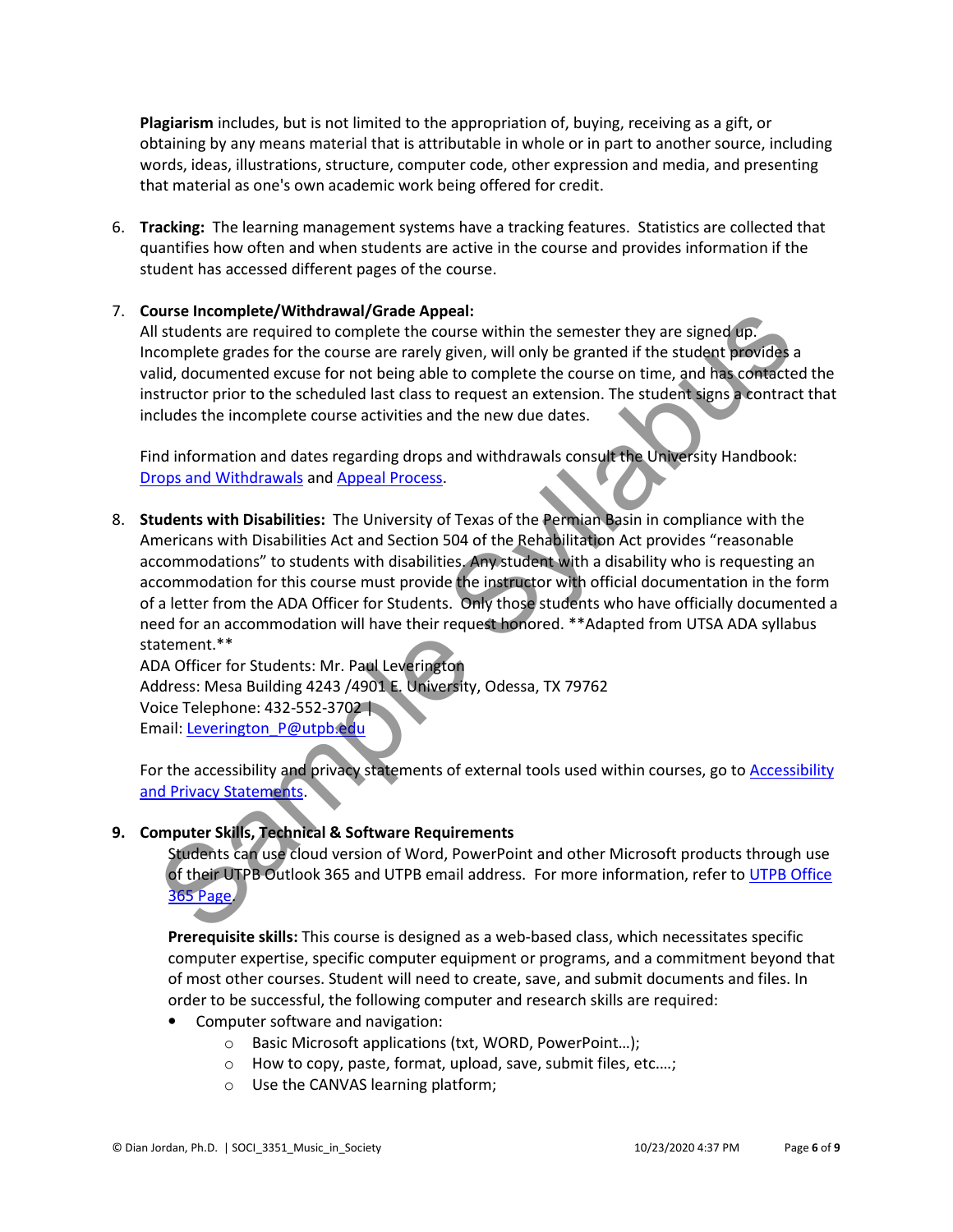o Use the UTPB online library databases for academic journal access.

# Online Student Authentication

UTPB requires that each student who registers for a distance course is the same student who participates in, completes, and receives credit for the course. UTPB's Distance Education Policy requires faculty members to employ at least two methods of verification to ensure student identities. To access online courses students must login to the UTPB learning management system using their unique personal identifying username and secure password. UTPB's Distance Education Policy requires at least one additional student identification method within the course that has been determined and approved by the faculty or academic program. This course satisfies student authentication by providing 2 forms of photo ID\*. Student must provide through the assignment drop box:

- A clear image of yourself: in color, well lit, and no shadows on your face or your ID that can obscure your image, must be taken on the day you submit the photo to reflect your current appearance, taken in full-face view directly facing the camera with a neutral facial expression and both eyes open. I factulty or academic program. This course satisfies student authentication by providing 2 for<br>
10<sup>-1</sup>. Student must provide through the assignment drop box:<br>
10<sup>-1</sup>. Student must provide through the saignment drop box:<br>
- AND, a picture of your ID with only your name and picture showing (Picture ID card in which the ID number has been covered (tape over any numbers).

Attach both image files in either JPEG or PNG format to the assignment BEFORE you submit it. You can satisfy the "both" images requirement by taking a photo of yourself holding your photo ID.

I just need to see you, then the image of you on the card with your name. You will not be able to see the units or the essays if you do not submit this.

\*Approved up to date photo identifications are: passports, government issued identification, driver's licenses, military ID from DoD. Dual credit and early college high school students use school district identifications.

# Preparation for Emergencies

Computer Crash: Not having a working computer or a crashed computer during the semester will NOT be considered as an acceptable reason for not completing course activities at a scheduled time. NOTE: Identify a second computer before the semester begins, that you can use when/if your personal computer crashes.

Complete Loss of Contact: If you lose contact with course connectivity completely (i.e. you cannot contact me via Canvas or email), you need to call the sociology department and leave a message regarding connectivity loss and contact information.

Lost/Corrupt/Missing Files: You must keep/save a copy of every project/assignment on an external drive, UTPB Outlook 365 OneDrive, or personal computer. In the event of any kind of failure (e.g. virus infection, student's own computer crashes, loss of files in cyberspace, etc) or any contradictions/problems, you may be required to resubmit the files.

# End-of-Course Evaluation & Instructor Evaluation

Every student is encouraged to complete an end-of-course evaluation/survey provided by UTPB. During the last few weeks of class, you will receive an announcement through email notifying you that the Course/Instructor Survey is available. You may follow the link in the email to complete the survey using the same credentials to access your courses here. When entering the emailed Survey link you will see a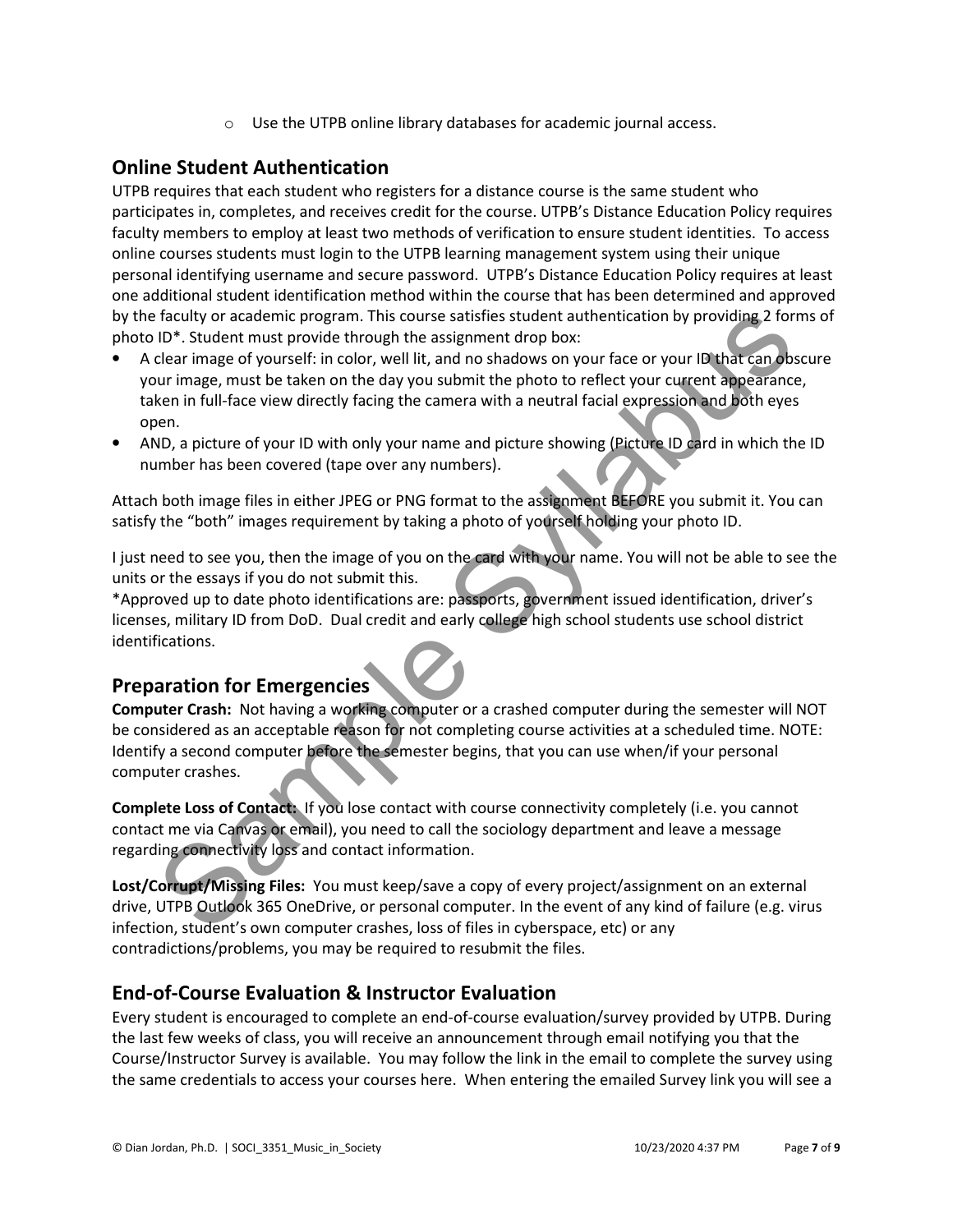list of surveys for you to complete. Another way to find End-of-Course Evaluations is through your my.utpb.edu account > My Surveys & Evaluations are on the first page after you login.

The survey is anonymous and your responses are confidential. Your feedback is critical to us and to your instructor as we strive to improve our offerings, and our support of you, the students.

| Staacht Sapport Scrivices                                                                             |                                                                                                     |  |  |
|-------------------------------------------------------------------------------------------------------|-----------------------------------------------------------------------------------------------------|--|--|
| <b>SERVICE</b>                                                                                        | <b>CONTACT</b>                                                                                      |  |  |
| <b>ADA Accommodation/Support</b>                                                                      | <b>Testing Services &amp; Academic Accommodations Department</b>                                    |  |  |
|                                                                                                       | (432) 552-2630                                                                                      |  |  |
| Advising                                                                                              | <b>UTPB E-Advisor</b>                                                                               |  |  |
|                                                                                                       | (432) 552-2661                                                                                      |  |  |
|                                                                                                       | <b>UTPB Academic Advising Center</b>                                                                |  |  |
| Bookstore                                                                                             | <b>UTPB Campus Bookstore</b>                                                                        |  |  |
|                                                                                                       | (432) 552-0220                                                                                      |  |  |
| Email, Outlook 365,                                                                                   | <b>Information Resources Division (IRD)</b>                                                         |  |  |
| my.utpb.edu                                                                                           |                                                                                                     |  |  |
| Financial Aid and Scholarship                                                                         | <b>UTPB Financial Aid</b>                                                                           |  |  |
|                                                                                                       | (432) 552-2620                                                                                      |  |  |
| Library                                                                                               | The J. Conrad Dunagan Library Online at                                                             |  |  |
|                                                                                                       | (432) 552-2370                                                                                      |  |  |
| Registrar                                                                                             | <b>UTPB Registrar</b>                                                                               |  |  |
| <b>Student Services</b>                                                                               | (432) 552-2635<br><b>Dean of Students</b>                                                           |  |  |
|                                                                                                       | (432) 552-2600                                                                                      |  |  |
| <b>Technical Support</b>                                                                              | <b>Canvas</b>                                                                                       |  |  |
|                                                                                                       | 1-866-437-0867                                                                                      |  |  |
| <b>Tutoring &amp; Learning</b>                                                                        | If you are taking courses through UTPB the following links provide                                  |  |  |
| Resources                                                                                             | services: Smarthinking Online Tutoring (provides tutoring services),                                |  |  |
|                                                                                                       | SmarterMeasure (measures learner readiness for online course).                                      |  |  |
|                                                                                                       |                                                                                                     |  |  |
| <b>Disclaimer &amp; Rights</b>                                                                        |                                                                                                     |  |  |
| Information contained in this syllabus was to the best knowledge of the instructor considered correct |                                                                                                     |  |  |
| and complete when distributed for use in the beginning of the semester. However, the instructor       |                                                                                                     |  |  |
|                                                                                                       | reserves the right, acting within the policies and procedures of UTPB to make changes in the course |  |  |

# Student Support Services

# Disclaimer & Rights

Information contained in this syllabus was to the best knowledge of the instructor considered correct and complete when distributed for use in the beginning of the semester. However, the instructor reserves the right, acting within the policies and procedures of UTPB to make changes in the course content or instructional techniques without notice or obligation. The students will be informed about the changes, if any.

# Copyright Statement

Many of the materials that are posted within UTPB courses are protected by copyright law. These materials are only for the use of students enrolled in the course and only for the purpose of the course. They may not be further retained or disseminated.